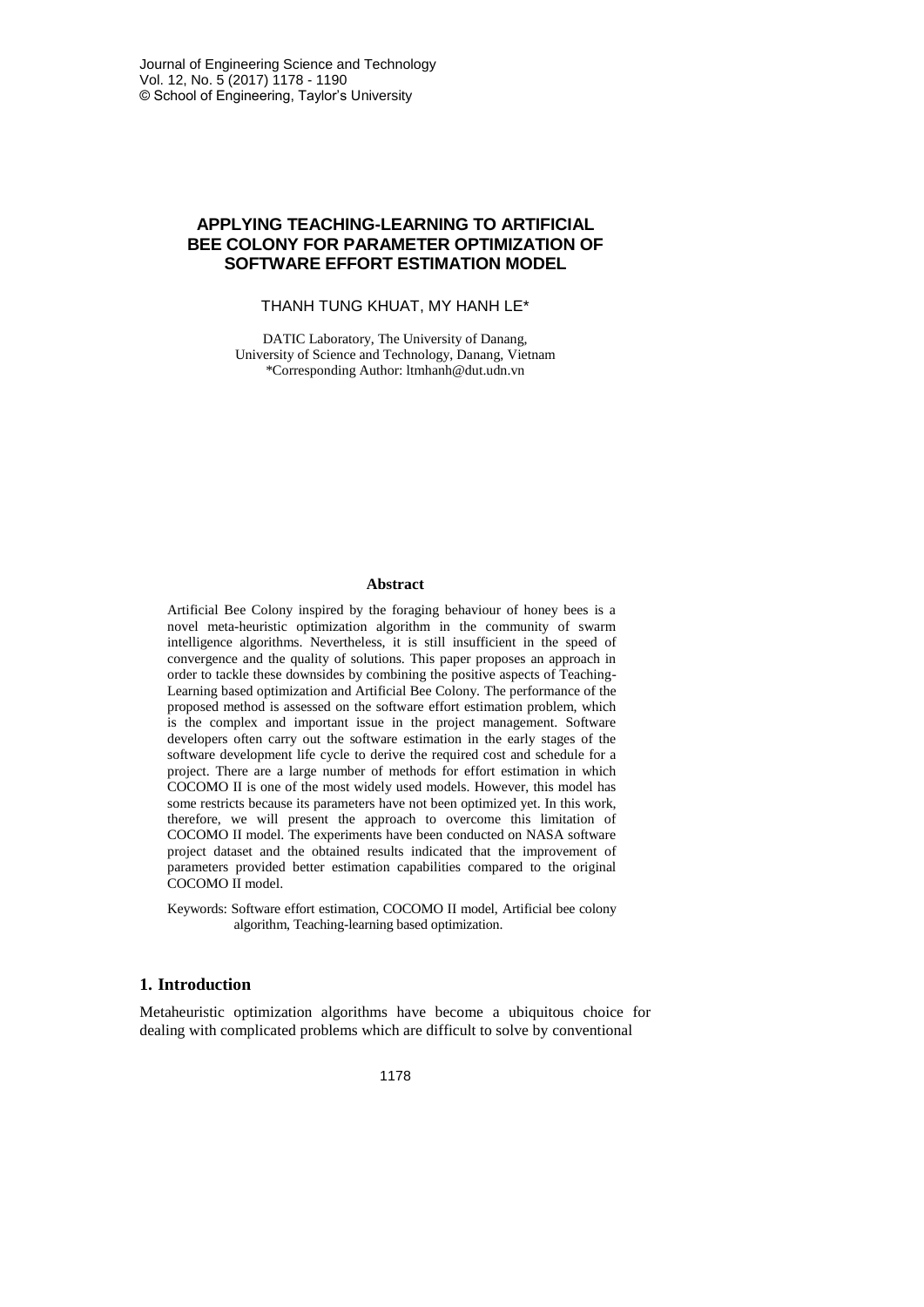| <b>Nomenclatures</b> |                                                      |  |  |  |  |
|----------------------|------------------------------------------------------|--|--|--|--|
| A                    | Multiplicative Constant (2.94 in COCOMO II)          |  |  |  |  |
| actEffort            | The actual effort                                    |  |  |  |  |
| <i>actTime</i>       | The actual time                                      |  |  |  |  |
| B                    | Constant value (0.91 in COCOMO II)                   |  |  |  |  |
| $\mathcal{C}_{0}$    | Constant value (3.67 in COCOMO II)                   |  |  |  |  |
| D                    | Constant value (0.28 in COCOMO II)                   |  |  |  |  |
| d                    | The number of dimensions                             |  |  |  |  |
| E                    | An aggregation of five scale factors                 |  |  |  |  |
| e                    | Constant value (2.71828)                             |  |  |  |  |
| $\int$               | <b>Fitness function</b>                              |  |  |  |  |
| $EM_i$               | The <i>ith</i> effort multiplier                     |  |  |  |  |
| estEffort            | The estimate effort                                  |  |  |  |  |
| estTime              | The estimate time                                    |  |  |  |  |
| I                    | The maximum number of iteration                      |  |  |  |  |
| <i>MMRE</i>          | Mean of Magnitude of Relative Error                  |  |  |  |  |
| MRE                  | Magnitude of Relative Error                          |  |  |  |  |
| $MRE_i$              | The ith Magnitude of Relative Error                  |  |  |  |  |
| $p_i$                | The probability of each food source in ABC algorithm |  |  |  |  |
| $P_{s}$              | The selection probability                            |  |  |  |  |
| <b>PRED</b>          | Prediction level                                     |  |  |  |  |
| $SF_i$               | The jth scale factor                                 |  |  |  |  |
| Size                 | The estimated size of software                       |  |  |  |  |
| SN                   | The size of population                               |  |  |  |  |
| T                    | Number of projects                                   |  |  |  |  |
| TDEV                 | Development time                                     |  |  |  |  |
| $x_i$                | One solution of the problem                          |  |  |  |  |
| <b>Greek Symbols</b> |                                                      |  |  |  |  |
| $\varphi_{i,j}$      | A random number in the domain $[-1, 1]$              |  |  |  |  |
| <b>Abbreviations</b> |                                                      |  |  |  |  |
| ABC                  | Artificial Bee Colony                                |  |  |  |  |
| COCOMO II            | <b>Constructive Cost Model II</b>                    |  |  |  |  |
| EAs                  | <b>Evolutionary Algorithms</b>                       |  |  |  |  |
| EM                   | <b>Effort Multipliers</b>                            |  |  |  |  |
| PА                   | Post-Architecture                                    |  |  |  |  |
| PM                   | Person-Months                                        |  |  |  |  |
| SF                   | <b>Scale Factor</b>                                  |  |  |  |  |
| <b>TLABC</b>         | Teaching-Learning Artificial Bee Colony              |  |  |  |  |
| TLBO                 | Teaching-Learning-based Optimization                 |  |  |  |  |

methods. These algorithms can be classified into various categories depending on the criteria being considered, such as population-based, iterative-based, stochastic, deterministic, etc. [\[1\]](#page-11-0). The population-based classification works with a set of solutions and trying to improve them. This group includes two typical classes of the algorithm: evolutionary algorithms (EAs) and swarm intelligence based algorithms. While EAs use mechanisms inspired by biological evolution, such as reproduction, mutation, recombination, and selection, swarm intelligence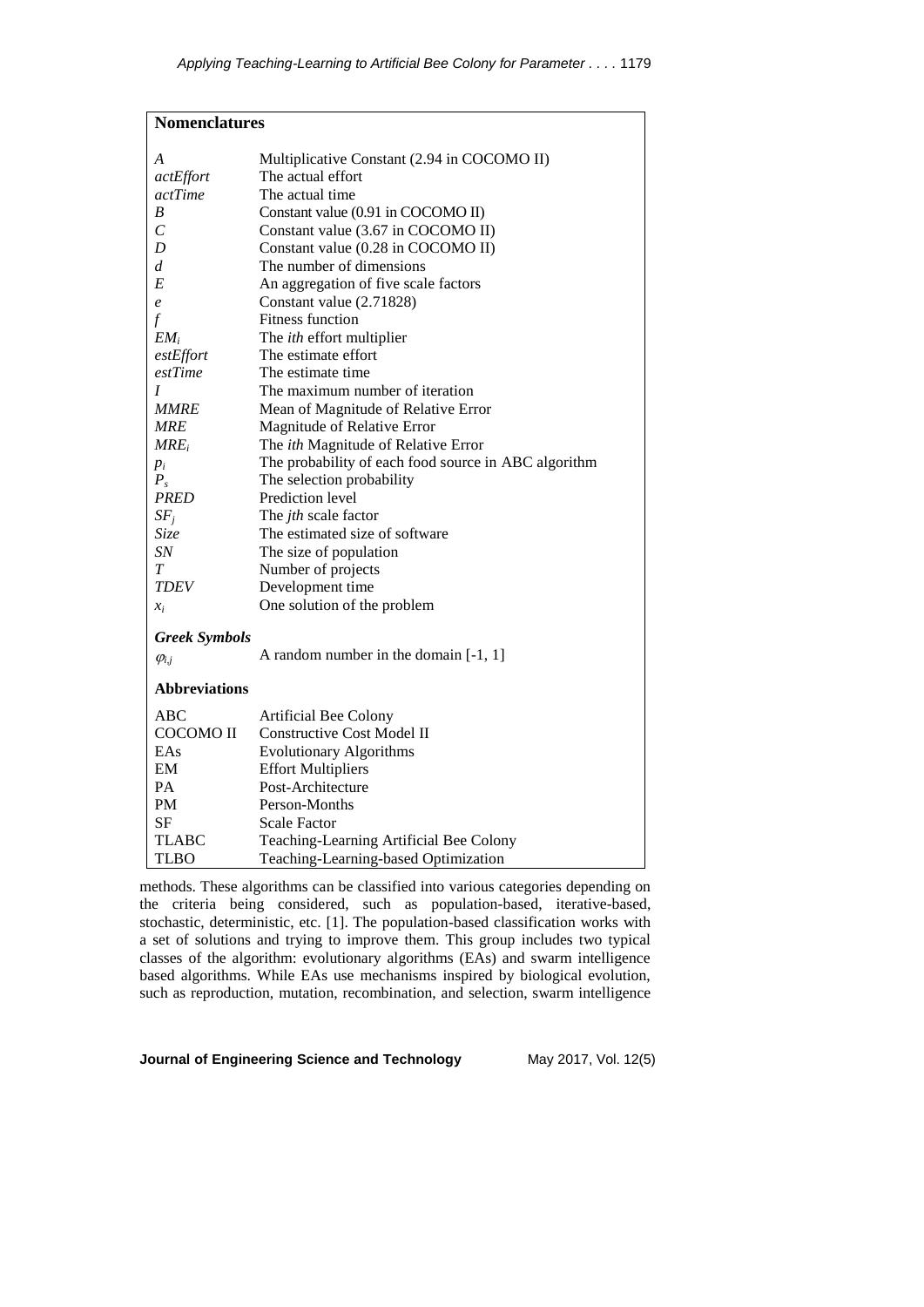based algorithms refer to the collective behaviour by means of local interactions among simple agents and with their environment. Based on the intelligent foraging behaviour of a honey bee swarm, Karaboga [\[2\]](#page-11-1) proposed Artificial Bee Colony (ABC) algorithm for numerical optimization problems. The ABC has been used in many applications in several different fields such as training neural networks, solving the optimization problems encountered in electrical engineering, mechanical, civil engineering areas, and data mining [\[3\]](#page-11-2). The ABC algorithm shows promising performance in tackling optimization problems, but it still has some limitations in the speed of convergence and the quality of solutions. Teaching-Learning based optimization (TLBO) with fast speed has been widely employed to deal with kinds of optimization problems successfully [\[4](#page-11-3) - [6\]](#page-11-4). Hence, an efficient hybrid algorithm with the advantages of TLBO and ABC, named TLABC, is proposed to improve the solution quality and accelerate the convergence speed. The effectiveness of the proposed algorithm is experimented on the software effort estimation problem.

Effort and cost estimation process in any software engineering project is an extremely important component. The success or failure of projects depends greatly on the accuracy of effort and schedule estimations. Both underestimated and overestimated effort can result in the serious issues [\[7\]](#page-12-0). Underestimation leads to a situation where a project's commitments cannot be accomplished because of a shortage of time and/or funds. In contrast, overestimation can cause the rejection of a project proposal. Many studies were figured out to find out the effective software cost estimation model. The introduction of the COCOMO II model has contributed significantly to the enhancement of accuracy in software cost estimation and currently this is one of the most commonly used models. However, this model relies on several constant values of parametric-based estimation equations. These constants have not been optimized, and thus the accuracy of estimations on projects is not high in comparison with the actual effort and time. In this paper, therefore, we propose the use of TLABC algorithm to optimize these parameters of COCOMO II models. The proposed approach increased the efficiency of COCOMO II model when experimenting on "NASA 93" projects [\[8\]](#page-12-1).

The remainder of paper is structured as follows: Section 2 presents the COCOMO II model. The proposed approaches for parameters optimization of COCOMO II model are described in Section 3. Section 4 shows the empirical results and discussions. Conclusion and future work are represented in Section 5.

# **2. COCOMO II model**

COnstructive COst MOdel II (COCOMO II) [\[9\]](#page-12-2), which was developed in 1995 is a model that allows one to estimate the cost, effort, and schedule when planning a new software development activity. It takes qualitative inputs and produce quantitative results. In COCOMO II, the effort is represented as Person-Months (PM). A person month is the amount of time one person spends working on the software development project for one month [\[10\]](#page-12-3).

COCOMO II has three sub-models including the Application Composition, The Early Design and Post-Architecture (PA) models [\[11\]](#page-12-4). This work considers the PA model, which is a detailed model that is used once the project is ready to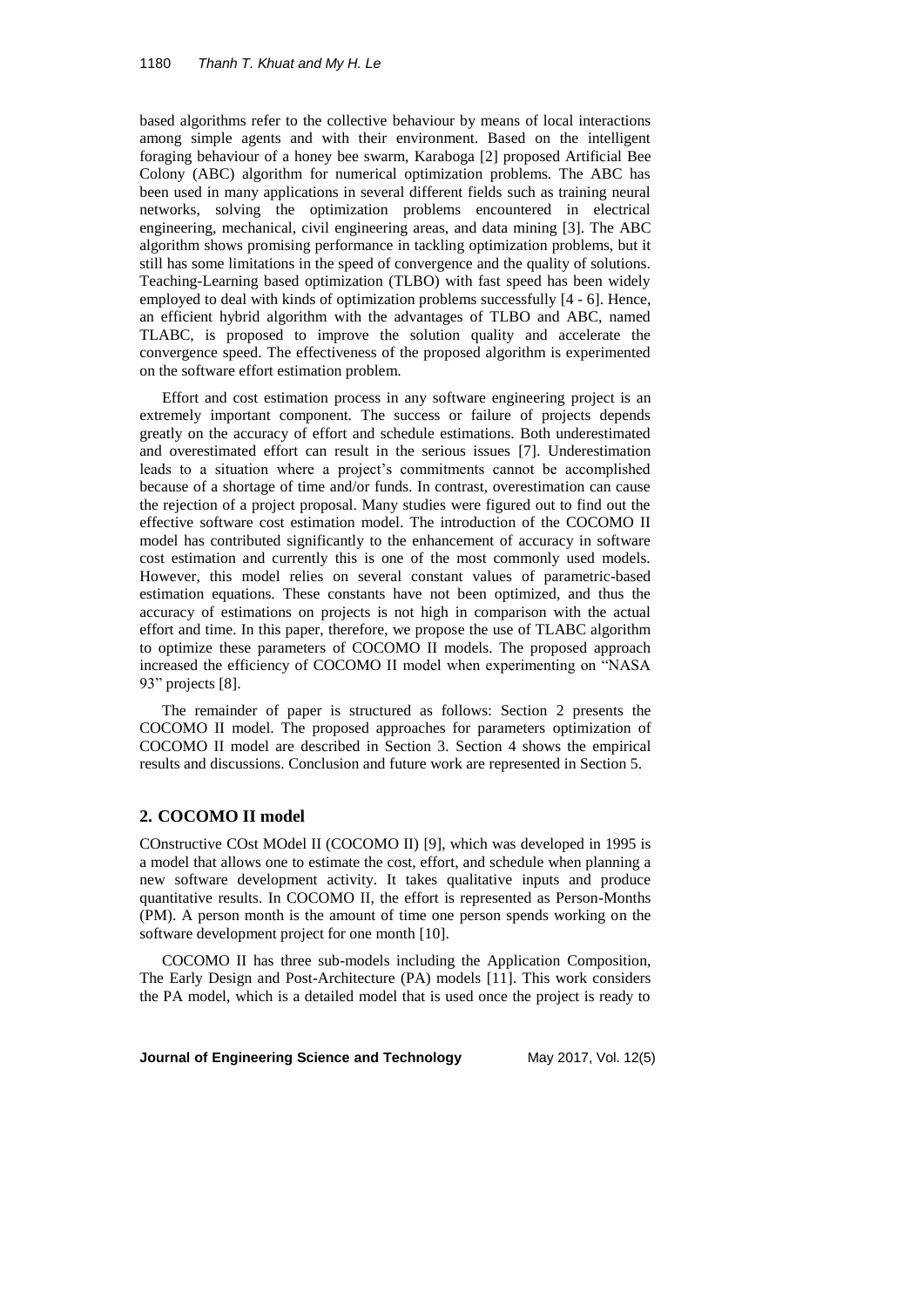develop and sustain a fielded system. This model predicts software development effort by using the formula shown in Eq. (1).

$$
PM = A \times Size^E \times \prod_{i=1}^{17} EM_i
$$
 (1)

where *A* is multiplicative constant having a value of 2.94. *Size*, which is the estimated size of software development, is the most important factor in calculating the effort of the software project and it is measured in Kilo Line of Code (KLOC).  $EM_i$  is one of a set of effort multipliers shown in Table 1. This is the seventeen Post-Architecture effort multipliers (EM) are used in the COCOMO II model to adjust the nominal effort. These multipliers are values of rating level of every multiplicative cost driver used to capture features of the software development that affect the effort to complete the project [\[10\]](#page-12-3).

| <b>Driver</b> | <b>Symbol</b>    | <b>Very</b>              | Low  | <b>Nominal</b> | <b>High</b> | <b>Very</b> | Extra                    |
|---------------|------------------|--------------------------|------|----------------|-------------|-------------|--------------------------|
|               |                  | Low                      |      |                |             | <b>High</b> | <b>High</b>              |
| <b>RELY</b>   | $EM_1$           | 0.82                     | 0.92 | 1.00           | 1.10        | 1.26        |                          |
| <b>DATA</b>   | EM <sub>2</sub>  |                          | 0.90 | 1.00           | 1.14        | 1.28        |                          |
| <b>CPLX</b>   | EM <sub>3</sub>  | 0.73                     | 0.87 | 1.00           | 1.17        | 1.34        | 1.74                     |
| <b>RUSE</b>   | EM <sub>4</sub>  |                          | 0.95 | 1.00           | 1.07        | 1.15        | 1.24                     |
| <b>DOCU</b>   | EM <sub>5</sub>  | 0.81                     | 0.91 | 1.00           | 1.11        | 1.23        |                          |
| <b>TIME</b>   | EM <sub>6</sub>  | $\overline{\phantom{a}}$ |      | 1.00           | 1.11        | 1.29        | 1.63                     |
| <b>STOR</b>   | EM <sub>7</sub>  | $\overline{\phantom{a}}$ |      | 1.00           | 1.05        | 1.17        | 1.46                     |
| <b>PVOL</b>   | $EM_8$           |                          | 0.87 | 1.00           | 1.15        | 1.30        | $\overline{\phantom{a}}$ |
| <b>ACAP</b>   | $EM_{9}$         | 1.42                     | 1.19 | 1.00           | 0.85        | 0.71        |                          |
| <b>PCAP</b>   | $EM_{10}$        | 1.34                     | 1.15 | 1.00           | 0.88        | 0.76        |                          |
| <b>PCON</b>   | $EM_{11}$        | 1.29                     | 1.12 | 1.00           | 0.90        | 0.81        |                          |
| <b>APEX</b>   | $EM_{12}$        | 1.22                     | 1.10 | 1.00           | 0.88        | 0.81        |                          |
| <b>PLEX</b>   | $EM_{13}$        | 1.19                     | 1.09 | 1.00           | 0.91        | 0.85        |                          |
| <b>LTEX</b>   | EM <sub>14</sub> | 1.20                     | 1.09 | 1.00           | 0.91        | 0.84        |                          |
| TOOL          | EM <sub>15</sub> | 1.17                     | 1.09 | 1.00           | 0.90        | 0.78        |                          |
| <b>SITE</b>   | $EM_{16}$        | 1.22                     | 1.09 | 1.00           | 0.93        | 0.86        | 0.80                     |
| SCED          | $EM_{17}$        | 1.43                     | 1.14 | 1.00           | 1.00        | 1.00        |                          |

**Table 1. Cost drivers for COCOMO-II PA model.**

The exponent  $E$  in Eq. (1) is an aggregation of five scale factors (SF) that account for the relative economies or diseconomies of scale encountered for software projects of different sizes [\[9\]](#page-12-2) and is computed as the following formula:

$$
E = B + 0.01 \times \sum_{j=1}^{5} SF_j
$$

where, *B* is a constant having the value of 0.91. Each scale factor has a range of rating levels, from Very Low to Extra High. Each rating level has a weight which is presented in Table 2.

In addition to the effort, the software companies are also more interested in calculating the development time (TDEV) for projects. It is derived from the effort according to Eqs. (3) and (4):

$$
TDEV = C \times PM^F \tag{3}
$$

$$
F = D + 0.2 \times 0.01 \times \sum_{i=1}^{5} SF_i
$$
 (4)

**Journal of Engineering Science and Technology** May 2017, Vol. 12(5)

(2)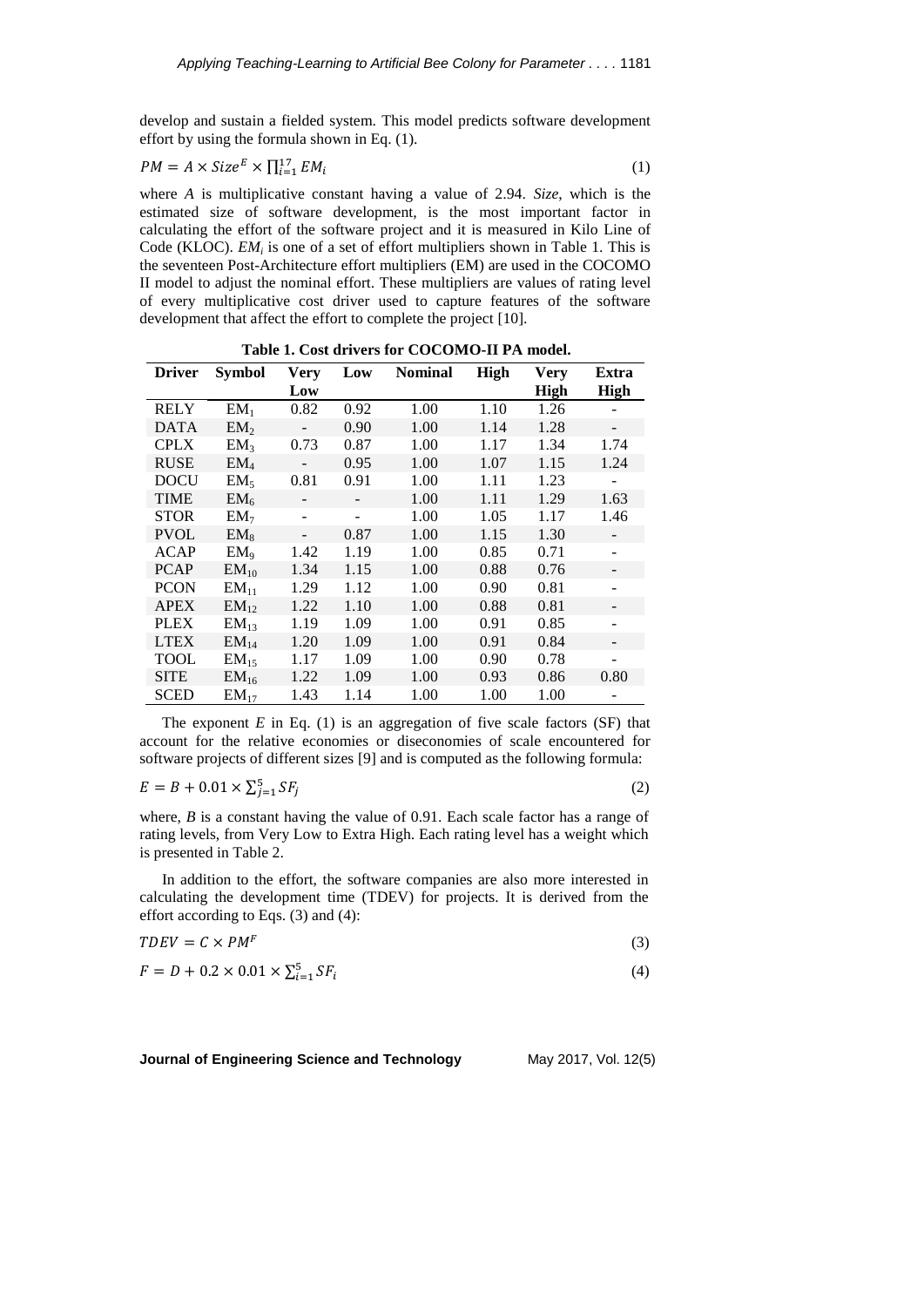The values of *C* and *D* for the COCOMO II schedule equation are obtained by calibration to the actual schedule values for the 161 project currently in the COCOMO II database and results are  $C = 3.67$  and  $D = 0.28$ .

| <b>Scale</b>   | <b>Symbol</b>   | Verv | Low  | <b>Nominal</b> | High | Verv | Extra |
|----------------|-----------------|------|------|----------------|------|------|-------|
| <b>Factors</b> |                 | Low  |      |                |      | High | High  |
| <b>PREC</b>    | SF <sub>1</sub> | 6.20 | 4.96 | 3.72           | 2.48 | 1.24 | 0.00  |
| <b>FLEX</b>    | SF <sub>2</sub> | 5.07 | 4.05 | 3.04           | 2.03 | 1.01 | 0.00  |
| <b>RESL</b>    | SF <sub>3</sub> | 7.07 | 5.65 | 4.24           | 2.83 | 1.41 | 0.00  |
| <b>TEAM</b>    | $SF_4$          | 5.48 | 4.38 | 3.29           | 2.19 | 1.10 | 0.00  |
| <b>PMAT</b>    | SF <sub>5</sub> | 7.80 | 6.24 | 4.68           | 3.12 | 1.56 | 0.00  |

**Table 2. Scale factor values for COCOMO II model.**

In software estimation, most practitioners use Mean of Magnitude of Relative Error (MMRE) and Prediction level  $PRED(x)$  to compute the error percentage. MMRE is the Mean of the Magnitude of Relative Error and it is a very common criterion used to appreciate software cost estimation models [\[12\]](#page-12-5). The Magnitude of Relative Error (MRE) for each observation *i* can be obtained as Eq. (5):

$$
MRE_i = \frac{estimate_i - actual_i}{actual_i} \tag{5}
$$

After that, the MMRE is the percentage of the absolute values of the relative errors, averaged over the *T* observations.

$$
MMRE = \frac{100}{T} \times \sum_{i=1}^{T} MRE_i
$$
\n
$$
(6)
$$

On the other hand,  $PRED(x)$  is the percentage of projects for which the estimate falls within  $x\%$  of the actual value. For instance, if  $PRED(30) = 80$ , this indicates that 80% of the projects fall within 30% error range. COCOMO's performance in practice is often measured in terms of PRED(30) [\[13\]](#page-12-6). Equation (7) shows how to calculate the value of  $PRED(x)$ :

$$
PRED(N) = \frac{100}{T} \times \sum_{i=1}^{T} \begin{cases} 1 & \text{if } MRE_i \le \frac{N}{100} \\ 0 & \text{otherwise} \end{cases} \tag{7}
$$

In this work, the values of *A*, *B*, *C*, and *D* will be tuned by using metaheuristics to attain the lowest value of MMRE and the highest value of PRED.

## **3. The algorithms for parameter optimization of COCOMO II model**

# **3.1. The problem definition and fitness function**

In the COCOMO II model, the values of *A*, *B*, *C*, and *D* are constant and they are not tuned following the actual effort and time of new software projects. Therefore, the accuracy of estimated activities for projects is not precise. In this paper, we propose the approaches to optimize these parameters of COCOMO II by using the historical software projects, ABC algorithm, and TLABC algorithm.

In the actual process of software development, developers often estimate the required effort and time for projects. Perfect estimation would give an MRE of 0% for both time and effort. In addition, the value of parameters which gives the estimated results on *T* projects approximating with the actual outcomes will be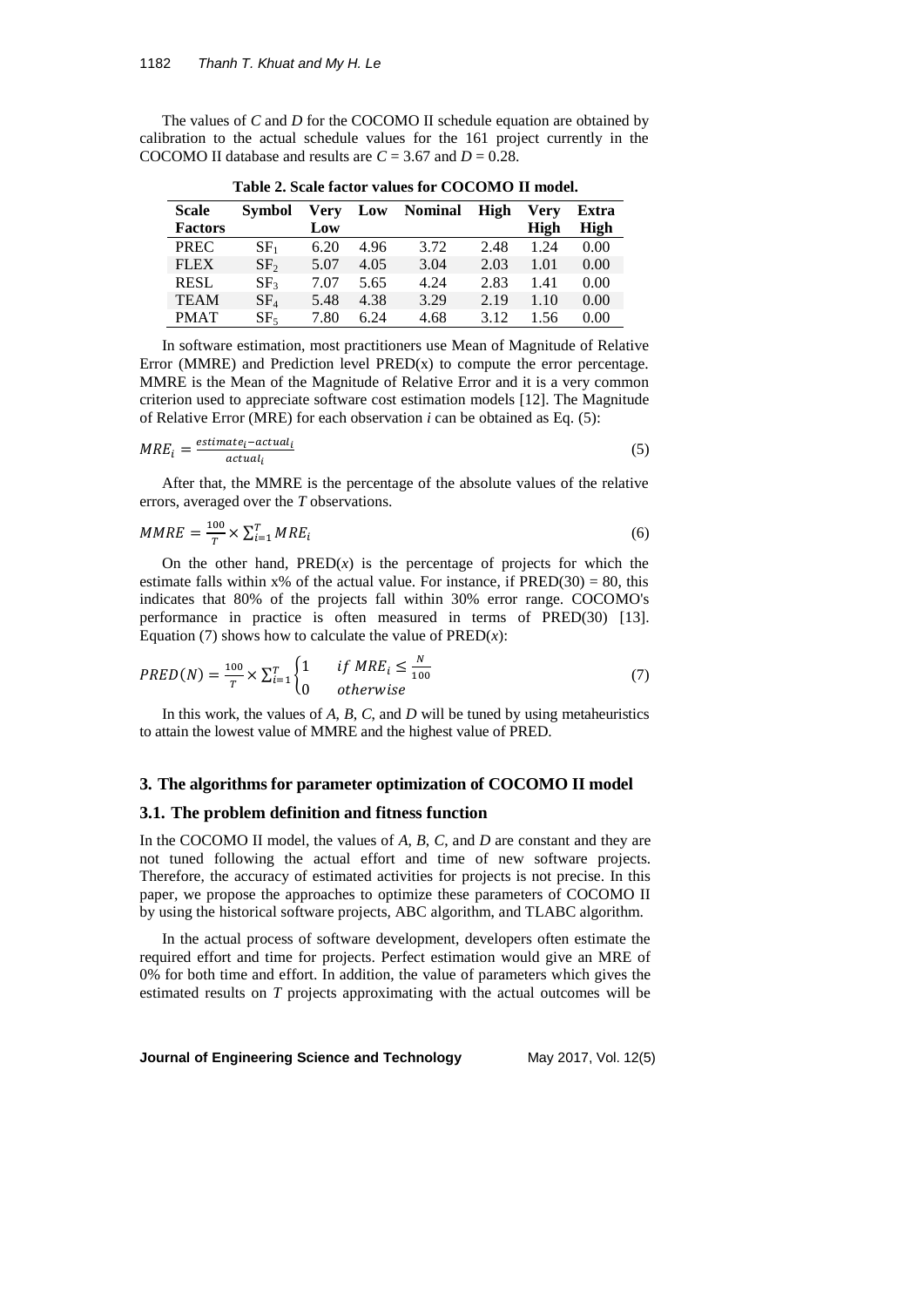desired. Hence, the lower value of MMRE on *T* projects is, the better results obtain. In this paper, the sum of time MMRE and effort MMRE is used in order to evaluate the fitness (*f*) of individuals in the population of solutions as Eq. (8).

$$
f = \frac{100}{T} \times \sum_{i=1}^{T} \left( \frac{|estEffort_i - actEffort_i|}{actEffort_i} + \frac{|estTime_i - actTime_i|}{actTime_i} \right)
$$
(8)

# **3.2. Artificial bee colony algorithm**

Artificial Bee Colony algorithm proposed by Karaboga in 2005 for real parameter optimization is a recently introduced optimization algorithm and simulates the intelligent foraging behaviour of honey bee swarms [\[2\]](#page-11-1). The colony of artificial bees in the ABC consists of three categories of bees: *employed bees* associated with specific food sources, *onlooker bees* watching the dance of employed bees within the hive for making a decision to select a food source, and *scout bees* conducting random search to discover new sources. In the ABC algorithm, the number of food sources is equal to the number of employed bees and the number of employed bees equals to the number of onlooker bees as well. The food source of which the nectar is abandoned by the employed or onlooker bees is replaced with a new food source by the scouts. In other words, the employed bee or onlooker bee whose food source has been exhausted becomes a scout bee. Main steps of the ABC algorithm simulating behaviour of members in the colony are given in Algorithm 1.

#### **Algorithm 1. Artificial bee colony algorithm**

Initialize all parameters Generate the initial population of solutions  $x_{i,j}$ ,  $i = 1...SN$ ,  $j = 1...d$ Evaluate the fitness (*fi*) for each individual of the population **while** stopping criteria are not met **do**

- Produce new solution  $v_{i,j}$  for the employed bees by using Eq. (10) and compute their fitness value
- Apply the greedy selection process
- Calculate the probability values  $P_{i,j}$  for the solutions  $x_{i,j}$  by Eq. (11)
- Generate the new solutions  $v_{i,j}$  for the onlookers from the solutions  $x_{i,j}$ chosen depending on  $P_{i,j}$  and assess their fitness value
- Apply the greedy selection process
- Identify the abandoned solution for the scout, if exists, and replace it with a new randomly produced solution  $x_{i,j}$  by using Eq. (9)
- Memorize the best solution achieved so far

**end while return** best solution

# **3.2.1. Initialization of swarm**

The ABC algorithm has three major parameters: the number of food sources (the number of employed bees or the size of population), the quantity of test subsequent to which a food source is treated to be deserted and the termination criteria (maximum number of cycles or fitness function has reached to predefined value). At the first step, the ABC generates a randomly distributed initial population of *SN* solutions, where *SN* denotes the size of population. Each solution  $x_i$  ( $i = 1, 2,..., SN$ ) is a *d*-dimensional vector. In the parameter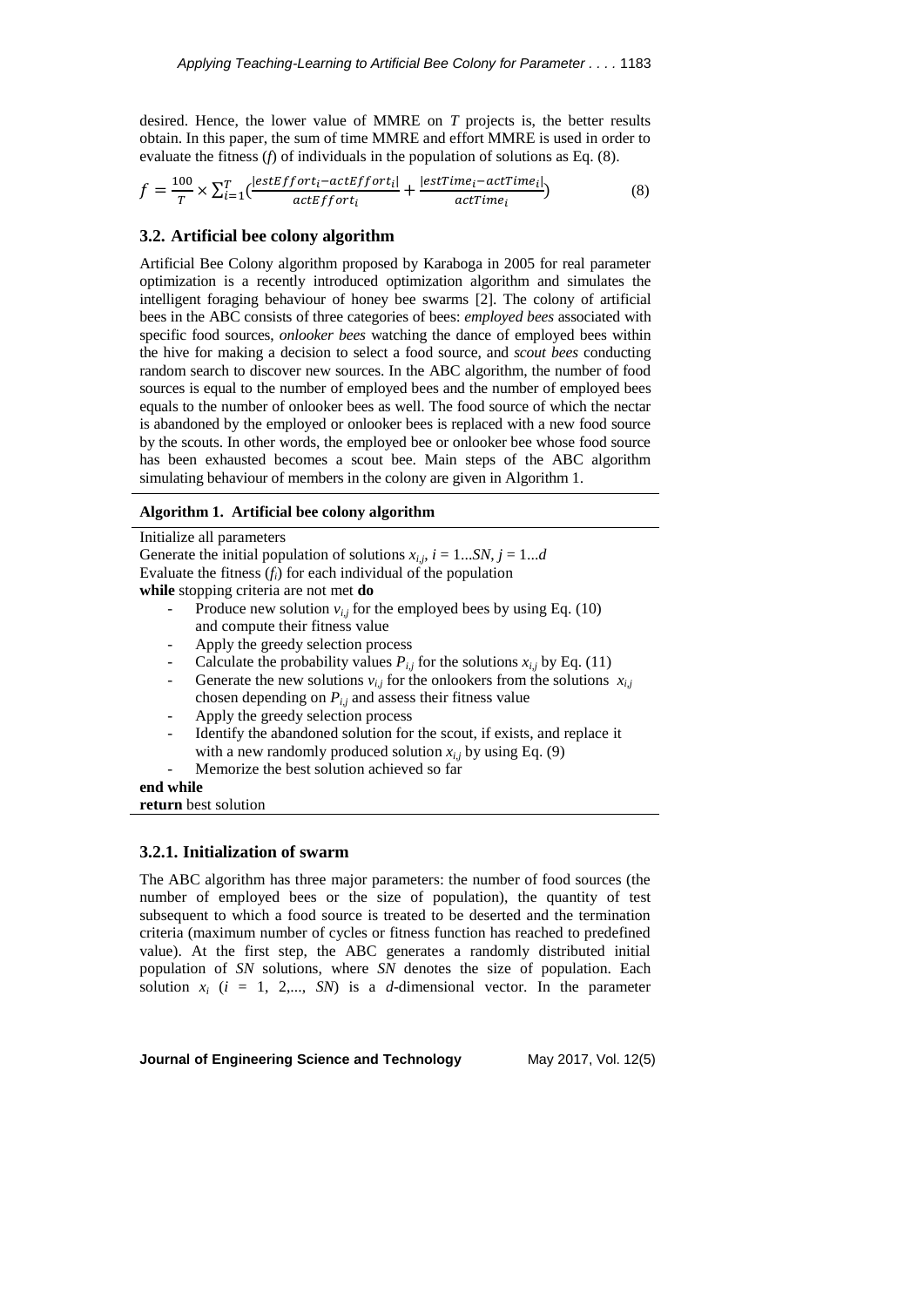optimization of COCOMO II model, *d* is the number of optimization parameters  $(d = 4)$ . Each solution is generated by using Eq. (9).

$$
x_{i,j} = x_j^{min} + rand[0,1] \times (x_j^{max} - x_j^{min})
$$
\n(9)

Here *rand*[0,1] is a function that gives an equally distributed random number in the range of [0,1].

# **3.2.2. Employed bees phase**

In the employed bees phase, artificial employed bees seek new food sources having more nectar within the neighbourhood of the food source in their memory. The ABC uses Eq. (10) in order to generate a candidate food position from the old one  $(x_i)$ .

$$
v_{i,j} = x_{i,j} + \varphi_{i,j} \times (x_{i,j} - x_{k,j})
$$
 (10)

where,  $k \in \{1, 2,..., SN\}$   $(k \neq i)$  and  $j \in \{1, 2,...,d\}$  are randomly chosen indexes.  $\varphi_{i,j}$  is a random number in the domain [-1, 1].

After producing the new food source, its fitness is calculated and a greedy selection is applied between it and its parent. If new food source has higher fitness value, it will replace the existing one.

### **3.2.3. Onlooker bees phase**

In the onlooker bees phase, artificial onlooker bees carry out the probabilistic selection of their food sources depending on the information provided by the employed bees. For this purpose, a fitness based selection technique can be employed, such as the roulette wheel selection method [\[3\]](#page-11-2). The probability of each food source is decided by using its fitness  $(f_i)$  as Eq. (11).

$$
p_i = \frac{f_i}{\sum_{k=1}^{SN} f_k} \tag{11}
$$

After a food source for an onlooker bee is probabilistically chosen, a neighbourhood source is determined by using Eq. (10), and its fitness value is computed. As in the employed bees phase, a greedy selection is applied between two sources.

#### **3.2.4. Scout bees phase**

Employed bees whose solutions cannot be enhanced through a predetermined number of trials, called "limit", become scouts and their sources are considered to be exhausted. Then, the scouts begin to search for new solutions randomly by using Eq. (9) and replace for the old ones.

# **3.3. Teaching-learning based optimization**

Teaching-Learning based optimization algorithm which proposed by Rao et al. [\[14\]](#page-12-7) is one of the most recently developed meta-heuristics. This algorithm is the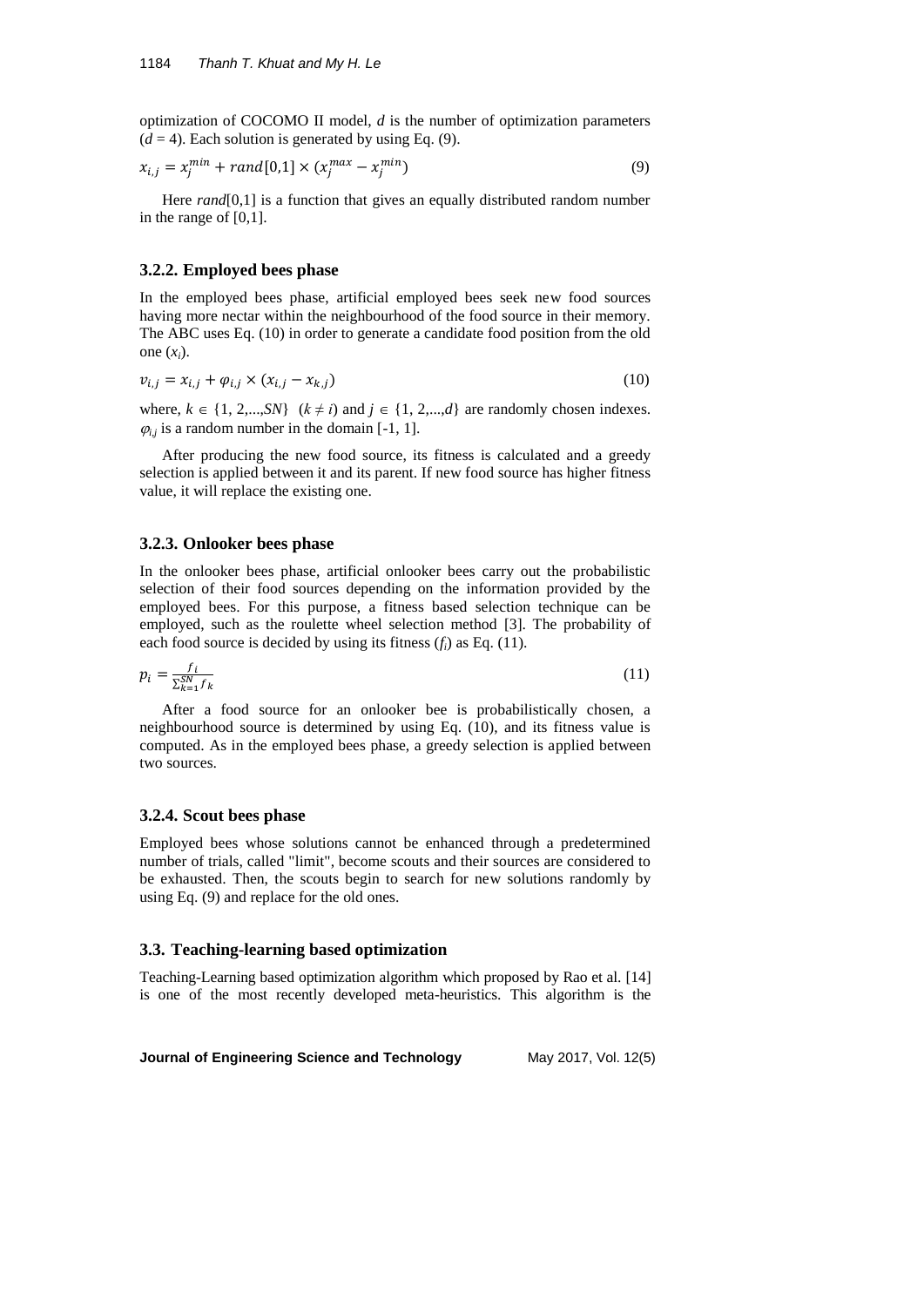population-based algorithm inspired by learning process in a classroom. For the TLBO, the population is considered as a group of learners or a class of learners. The search process contains two phases: Teacher phase and Learner phase.

### **3.3.1. Teacher phase**

In the teacher phase, learners get knowledge from a teacher. In the entire population, the best solution is considered as the teacher (*Xteacher*). In this phase, the teacher tries to improve the results of other individuals  $(X_i)$  by increasing the average result of the classroom (*Xmean*) towards his/her level [\[14\]](#page-12-7). The solution is updated according to the difference between the existing and the new mean given by Eq. (12).

$$
X_{new} = X_i + r_i \times (X_{teacher} - T_f \times X_{mean})
$$
\n(12)

where,  $T_f$  is a teaching factor that decides the value of mean to be changed, and  $r_i$ is a random number in the range [0, 1]. The value of  $T_f$  can be either 1 or 2, which is again a heuristic step. In addition,  $X_{new}$  and  $X_i$  are the new and existing solutions of the *i th* learner respectively.

# **3.3.2. Learner phase**

In the learner phase, learners try to increase their knowledge by interacting with others. A learner interacts randomly with other learners with the help of group discussions, presentations, formal communications, etc. [\[14\]](#page-12-7). A learner learns something new if another learner has more knowledge than him or her. Learner modification is represented as follows:

$$
X_{new} = X_i + r_i \times (X_j - X_k) \quad \text{if } f(X_j) < f(X_k) \tag{13}
$$

$$
X_{new} = X_i + r_i \times (X_j - X_k) \quad \text{if } f(X_k) < f(X_j) \tag{14}
$$

where  $X_k$  and  $X_j$  ( $j \neq k$ ) are two students chosen randomly in the population, and  $f$ is the fitness function. If the new solution  $X_{new}$  is better, it is accepted in the population. The algorithm will continue until the termination condition is met.

### **3.4. Applying teaching-learning to artificial bee colony**

A limitation of the ABC algorithm is that the convergence rate of the algorithm is poor. This issue arises from the stochastic variation process in which new solutions are produced from the parent solutions. While producing a new solution  $(v_i)$ , changing only one parameter of the parent solution  $(x_i)$  causes a slow convergence rate. In order to overcome this problem, the advantages in the convergence speed of TLBO are combined into the employed bees and the onlooker bees phases when generation new solutions. In particular, the teacher mechanism of the TLBO is applied for the employed bees phase and the learner phase will be combined with the onlooker bees phase when producing new individuals. We suppose that  $P_s$  is the probability of employing ABC strategy, and the TLBO strategy is employed with the probability of 1 - *P<sup>s</sup>* .

At the beginning, the ABC operator with slow convergence ability is employed to expand the solution space. The larger  $P_s$  value is employed the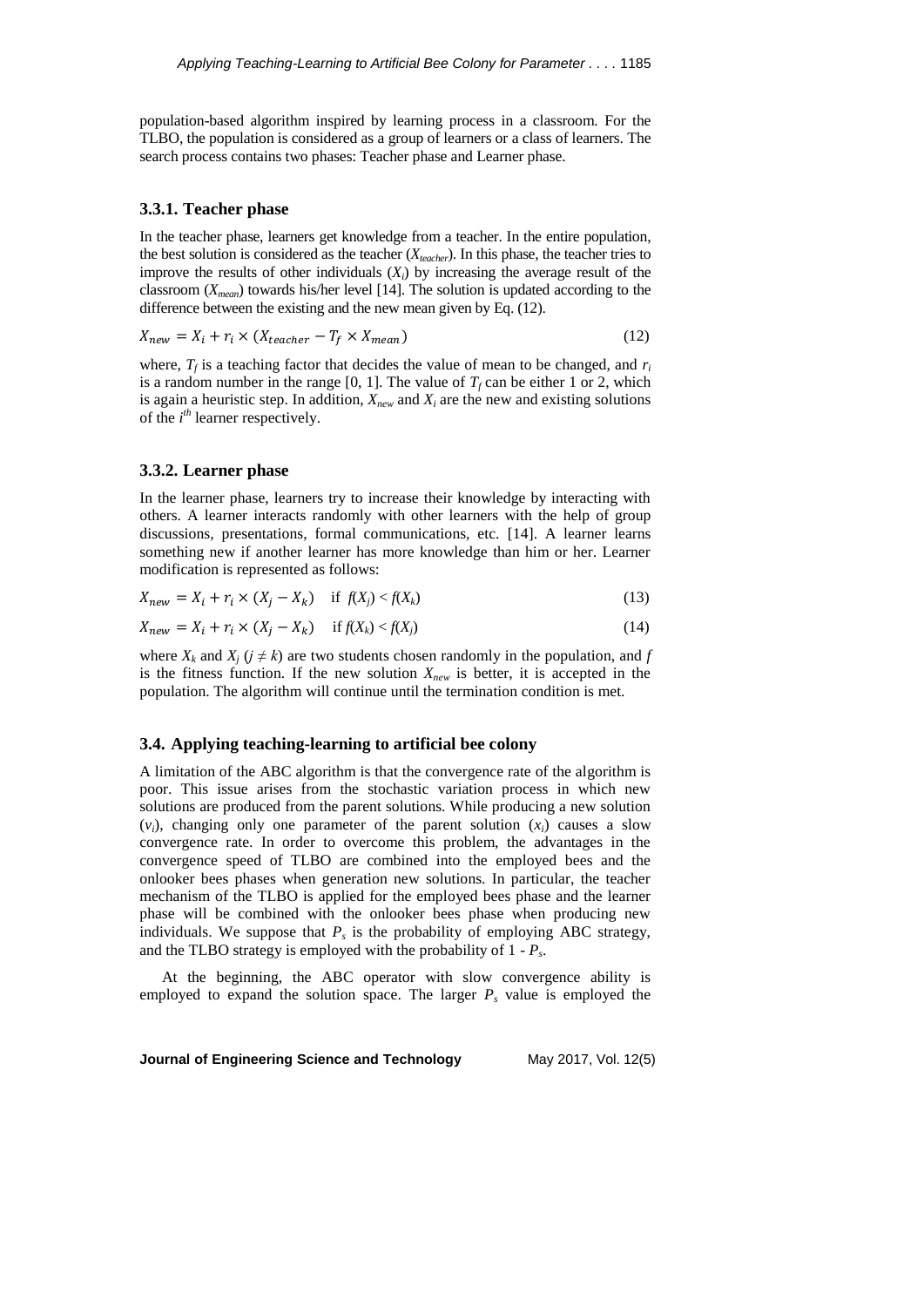higher probability of employing ABC operator. In the later stages of the search process, the TLBO operator is adopted to increase the convergence speed and get the best solution. To strengthen the exploitation ability,  $P_s$  value is decreasing in the evolution process. This paper proposes the selection probability as Eq. (15).

$$
P_s(i) = \sin(e^{\frac{-3\times i}{l}})
$$
\n<sup>(15)</sup>

where *i* and *I* denote the current and the maximum number of iteration respectively. Figure 1 illustrates an example of  $P_s$  assigned for the number of cycles of 5000.



**Fig. 1. Probability graph of** *P<sup>s</sup>* **assigned for the number of cycles of 5000.**

# **3.4.1. Employed bees phase**

The teacher phase of the TLBO is combined with the ABC strategy when generating a new solution. The details of employed bees phase are presented as Algorithm 2.

#### **Algorithm 2. Applying teaching for the employed bees phase**

1. **if**  $rand(0, 1) < P_s$ <br>2. **Select** *i* in {1} Select *j* in  $\{1..d\}$ , *k* in  $\{1...SN\}$  randomly 3.  $v_{i,j} = x_{i,j} + \varphi_{i,j} \times (x_{i,j} - x_{k,j})$ 4. **else** 5. **for**  $j = 1$  to  $d$  **to** 6.  $v_{i,j} = x_{i,j} + rand(0,1) \times (x_{teacher,j} - T_f \times x_{mean,j})$ <br>7. **end for** 7. **end for** 8. **end if**

# **3.4.2. Onlooker bees phase**

The learner mechanism of the TLBO is applied for the onlooker bees phase when producing a new solution. The details of onlooker bees phase are described in Algorithm 3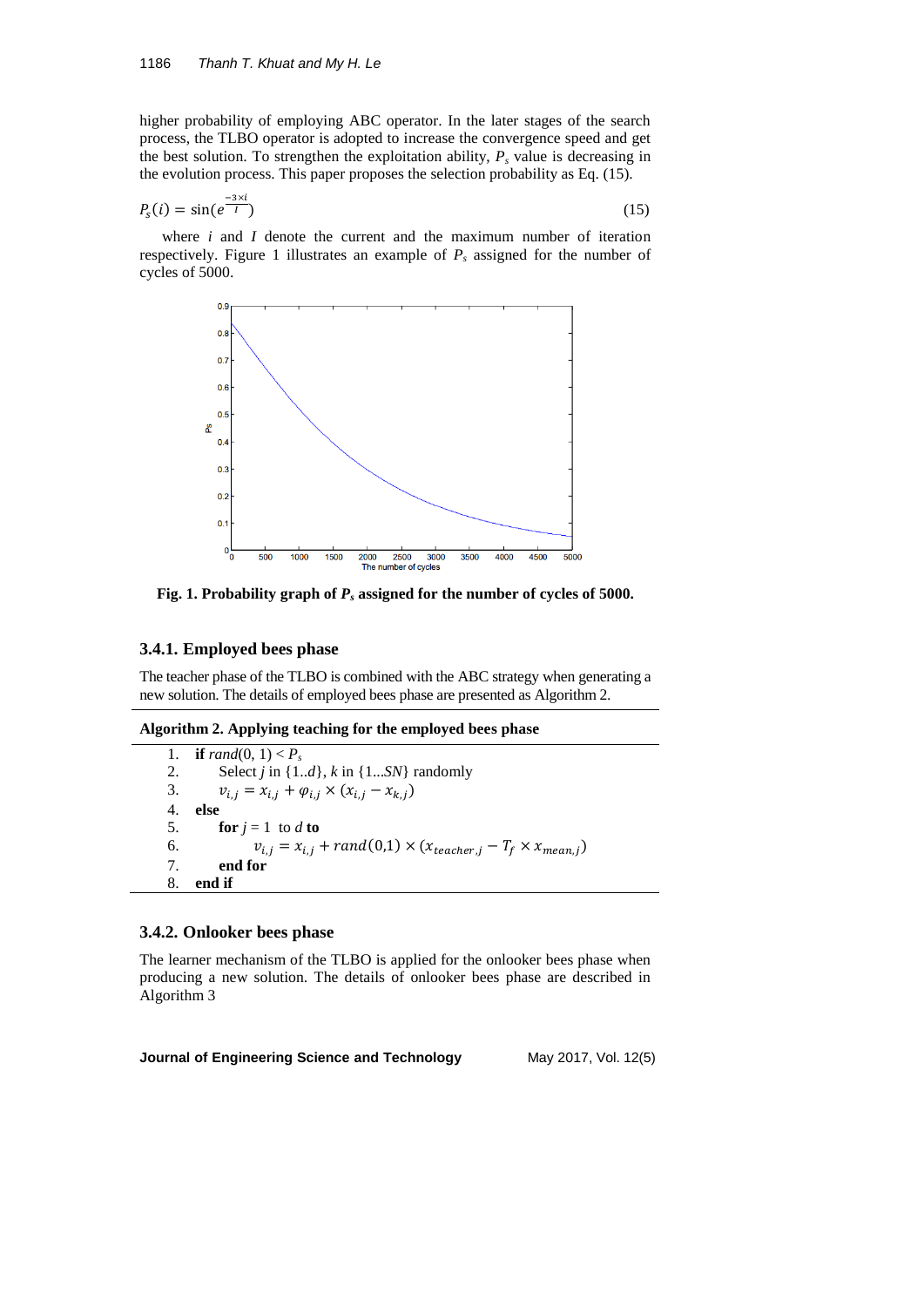| $\alpha$ and $\beta$ . Applying real ling for the omooker bees phase |                                                                                    |  |  |  |  |
|----------------------------------------------------------------------|------------------------------------------------------------------------------------|--|--|--|--|
| 1.                                                                   | <b>if</b> rand(0, 1) $\lt P$ .                                                     |  |  |  |  |
| 2.                                                                   | Select <i>i</i> in $\{1d\}$ , <i>k</i> in $\{1SN\}$ randomly                       |  |  |  |  |
| 3.                                                                   | $v_{i,j} = x_{i,j} + \varphi_{i,j} \times (x_{i,j} - x_{k,j})$                     |  |  |  |  |
| 4.                                                                   | else                                                                               |  |  |  |  |
| 5.                                                                   | Select two individuals $x_t$ , and $x_k$ ( $t \neq k$ ) in the population randomly |  |  |  |  |
| 6.                                                                   | <b>for</b> $i = 1$ to d to                                                         |  |  |  |  |
| 7.                                                                   | <b>if</b> $f(x_i) < f(x_i)$                                                        |  |  |  |  |
| 8.                                                                   | $v_{i,i} = x_{i,i} + rand(0,1) \times (x_{t,i} - x_{k,i})$                         |  |  |  |  |
| 9.                                                                   | else                                                                               |  |  |  |  |
| 10.                                                                  | $v_{i,j} = x_{i,j} + rand(0,1) \times (x_{k,i} - x_{t,i})$                         |  |  |  |  |
| 11.                                                                  | end if                                                                             |  |  |  |  |
| 12.                                                                  | end for                                                                            |  |  |  |  |
|                                                                      | 13. <b>end if</b>                                                                  |  |  |  |  |

# **Algorithm 3. Applying learning for the onlooker bees phase**

### **4. Experiments**

The main objective of the experiment carried out is to reduce the uncertainty of current COCOMO II post architecture coefficients (*A, B, C,* and *D*) and to achieve the best software effort estimation results being equivalent to the actual effort. Furthermore, the convergence speed of both the ABC and TLABC will be considered.

Experiments have been conducted on "NASA 93" dataset [\[8\]](#page-12-1), in which 65 projects were used as training data to optimize the parameters for COCOMO II model and the other 28 projects were used for testing the performance of this model after optimizing coefficients. In this experiment, the configuration parameters for both the ABC and TLABC are that the number of cycles is 5000, colony size is 200, and the value of "limit" is 200.

Experiments were carried out 25 times on the test sets and the best combinations of coefficients for each algorithm were reported. The optimized COCOMO II PA coefficients by using the ABC are  $A = 3.933$ ,  $B = 0.864$ ,  $C = 2.973$ , and  $D = 0.356$ meanwhile the results using the TLABC are  $A = 4.062$ ,  $B = 0.857$ ,  $C = 2.938$ , and *D*  $= 0.357$ . The convergence of the model parameters after each generation is described in Fig. 2 for the ABC and Fig. 3 for the TLABC algorithm.

As seen from Fig. 2 and Fig. 3, the TLABC algorithm converged faster than the ABC. In general, the convergence speed of the ABC was improved when applying Teaching-Learning mechanism.

In order to evaluate the accuracy of predictions, the MMRE and PRED were employed. The accuracy of an estimation technique is proportional to the PRED and inversely proportional to the MMRE. In this experiment, the MMRE, PRED (10), PRED (20), PRED (30), and PRED (40) were used as evaluation criteria. To compute the values of MMRE and PRED, we use formulas as presented in Section 2 with the optimized coefficients as mentioned above. These results are shown in Table 3.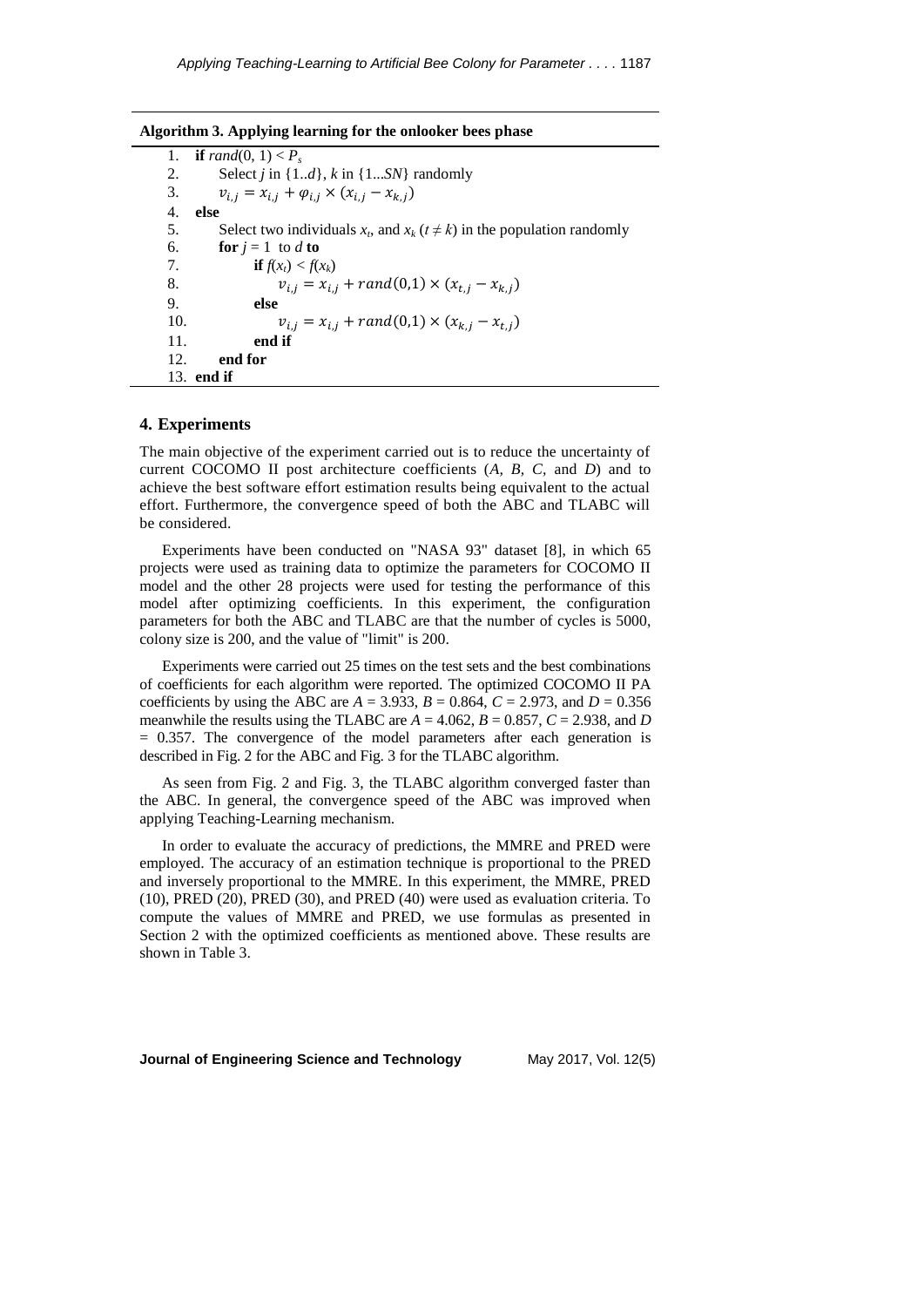

**Fig. 2. Convergence of the model parameters** *A***,** *B***,** *C* **and** *D* **using the ABC.**



**Fig. 3. Convergence of the model parameters**  *A, B, C* **and** *D* **using the TLABC.**

From Table 3, it can be seen that the estimated results of COCOMO II model after optimizing the parameters were much better than that of original COCOMO II model in terms of both effort and time. In particular, the MMRE of original COCOMO II model decreased more than 6% when its parameters were optimized by using ABC and TLABC algorithms. We can also see that the results using the TLABC are higher than those using the ABC. This may be clearly demonstrated by the value of PRED(10) for time of the estimation model employing the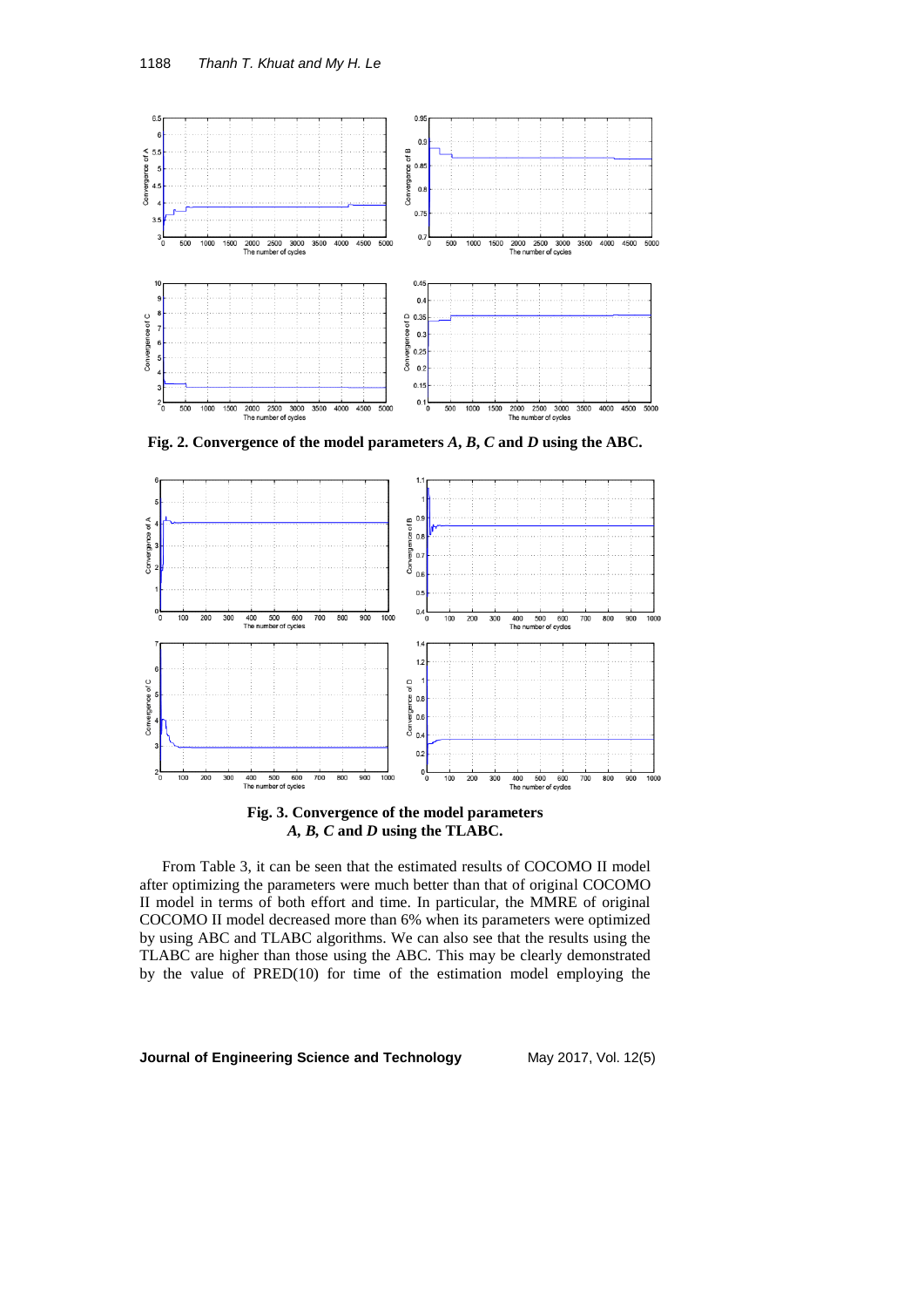TLABC is more outstanding when compared to the result of the model using the ABC algorithm.

| <b>Effort</b>   |                  |                              | <b>Time</b>  |               |              |              |
|-----------------|------------------|------------------------------|--------------|---------------|--------------|--------------|
| <b>Criteria</b> | ABC              | TLABC                        | <b>COCOM</b> | ABC           | <b>TLABC</b> | <b>COCOM</b> |
|                 | $\mathcal{O}(0)$ | $\left( \frac{0}{0} \right)$ | $OII($ % $)$ | $\frac{9}{6}$ | $(\%)$       | $OII($ % $)$ |
| <b>MMRE</b>     | 21.68            | 21.57                        | 27.50        | 8.66          | 8.29         | 14.71        |
| PRED(10)        | 42.86            | 42.86                        | 17.86        | 64.29         | 71.43        | 17.86        |
| PRED(20)        | 62.29            | 64.29                        | 50.00        | 96.43         | 96.43        | 50.00        |
| PRED(30)        | 75.00            | 78.57                        | 67.86        | 99.10         | 100          | 67.86        |
| PRED(40)        | 82.14            | 82.14                        | 82.14        | 100           | 100          | 82.14        |

**Table 3. The results of evaluation criteria for approaches.**

# **5. Conclusion and future work**

In this work, we figured out the performance of standard version and modified one by applying the Teaching-learning mechanism for the Artificial Bee Colony algorithm. We also compared the performances of modified model against the parameter optimization problem of COCOMO II model. From the obtained results, it can be seen that the TLABC has outperformed the ABC in terms of the convergence speed and the solution quality. It can be concluded that the COCOMO II model after optimizing parameters by using the TLABC obtained promising results for the software effort estimation.

Future work intends to apply the TLABC algorithm for Agile software effort estimation problem. We also employ the various nature-inspired algorithms to optimize the parameters of COCOMO II model.

## **References**

- <span id="page-11-0"></span>1. Karaboga, D.; and Basturk, B. (2007). A powerful and efficient algorithm for numerical function optimization: artificial bee colony algorithm. *Journal of Global Optimization*, 39(3), 459-471.
- <span id="page-11-1"></span>2. Karaboga, D. (2005). An idea based on Honey Bee Swarm for numerical optimization. *Technical Report*. Erciyes University, Engineering Faculty, Computer Engineering Department.
- <span id="page-11-2"></span>3. Karaboga, D.; Gorkemli, B.; Ozturk, C.; and Karaboga, N. (2014). A comprehensive survey: artificial bee colony (ABC) algorithm and applications. *Artificial Intelligence Review,* 42(1), 21-57.
- <span id="page-11-3"></span>4. Rao, R.V.; Patel, V.; and Vakharia, D.P. (2012). Teaching-learning-based optimization: An optimization method for continuous non-linear large scale problems. *Information Sciences,* 183, 1-15.
- 5. Rao, R.V.; and Patel, V. (2013). Multi-objective optimization of two stage thermoelectric cooler using a modified teaching-learning-based optimization algorithm. *Engineering Applications of Artificial Intelligence*, 26, 430-445.
- <span id="page-11-4"></span>6. Rao, R.V.; and Kalyankar, V.D. (2013). Parameter optimization of modern machining process using teaching-learning-based optimization algorithm. *Engineering Applications of Artificial Intelligence,* 26, 524-531.